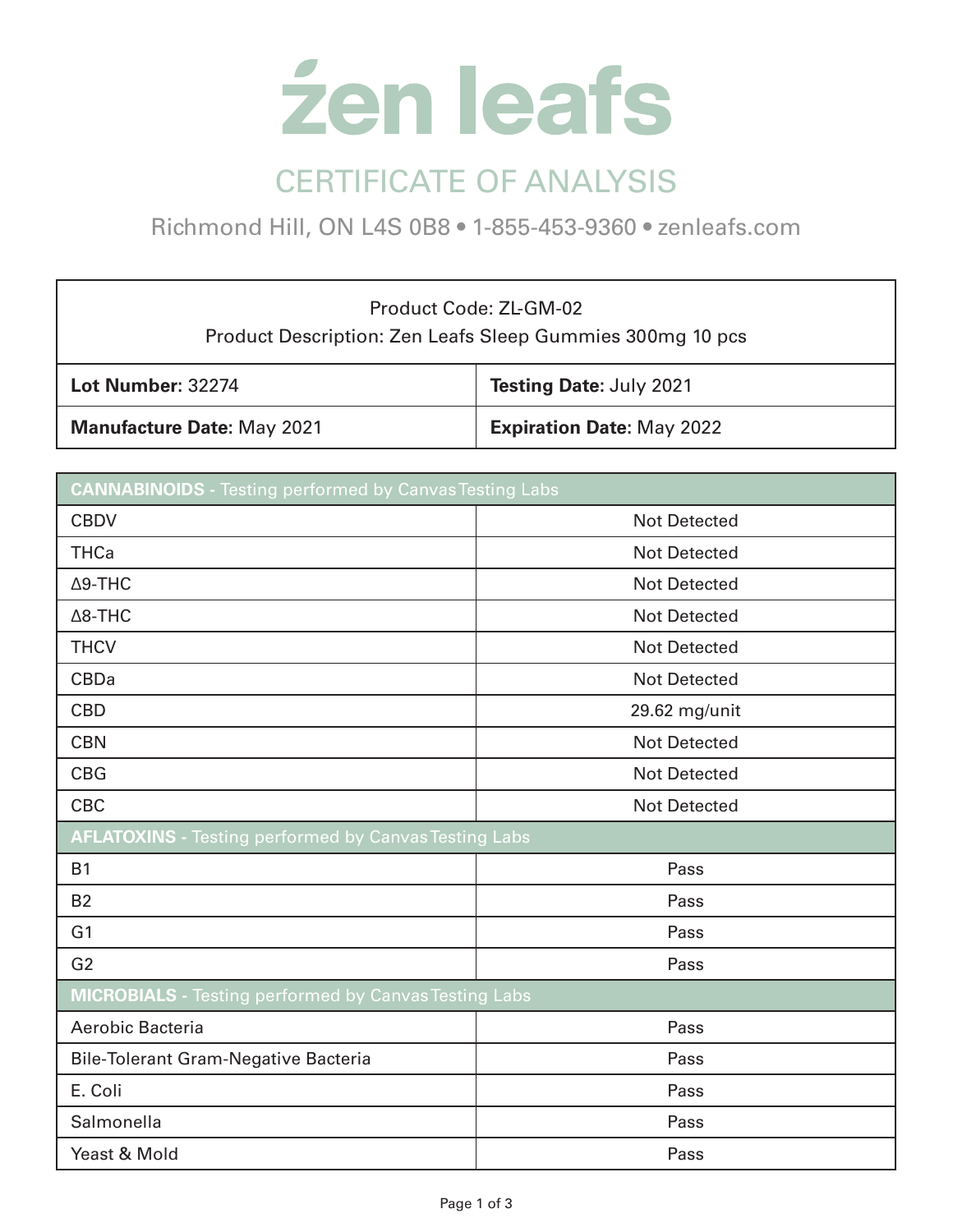

Richmond Hill, ON L4S 0B8 • 1-855-453-9360 • zenleafs.com

## Product Code: ZL-GM-02 Product Description: Zen Leafs Sleep Gummies 300mg 10 pcs

| <b>Lot Number: 32274</b>          | <b>Testing Date: July 2021</b>   |
|-----------------------------------|----------------------------------|
| <b>Manufacture Date: May 2021</b> | <b>Expiration Date: May 2022</b> |

| <b>HEAVY METALS</b> - Testing performed by Canvas Testing Labs      |      |  |
|---------------------------------------------------------------------|------|--|
| Arsenic                                                             | Pass |  |
| Cadmium                                                             | Pass |  |
| Cobalt                                                              | Pass |  |
| Copper                                                              | Pass |  |
| Lead                                                                | Pass |  |
| Manganese                                                           | Pass |  |
| Mercury                                                             | Pass |  |
| Nickel                                                              | Pass |  |
| Zinc                                                                | Pass |  |
| <b>RESIDUAL SOLVENTS - Testing performed by Canvas Testing Labs</b> |      |  |
| Acetone                                                             | Pass |  |
| Ethanol                                                             | Pass |  |
| Heptane                                                             | Pass |  |
| Isobutane                                                           | Pass |  |
| Isopropanol                                                         | Pass |  |
| n-Butane                                                            | Pass |  |
| n-Hexane                                                            | Pass |  |
| n-Pentane                                                           | Pass |  |
| PESTICIDES - Testing performed by Canvas Testing Labs               |      |  |
| <b>Total Pesticides</b>                                             | Pass |  |